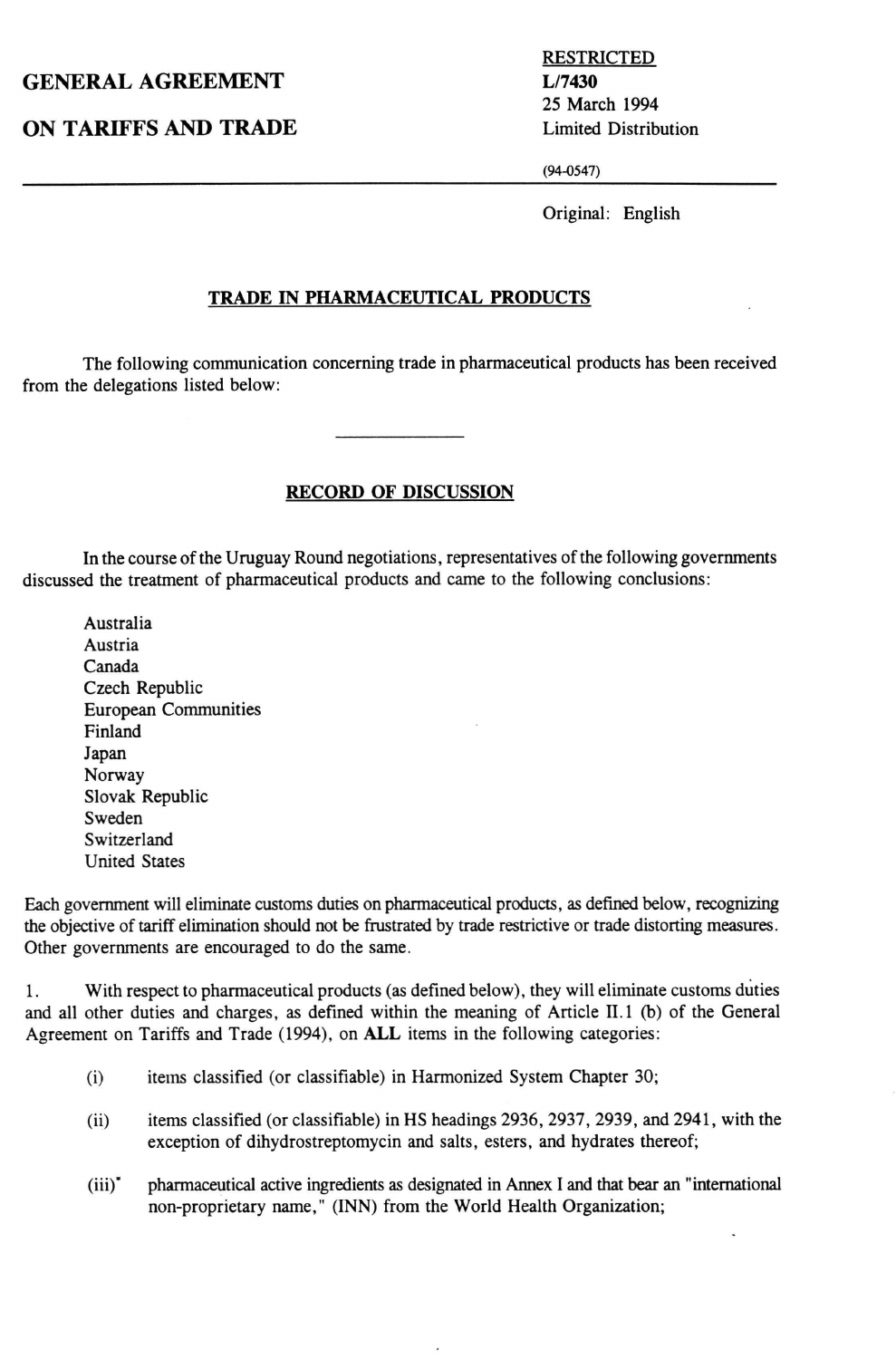- (iv) salts, esters, and hydrates of pharmaceutical products which are described by the combination of an INN active ingredient contained in Annex I with a prefix or suffix as designated in Annex II to this record, as long as such salt, ester, or hydrate is classified in the same HS 6-digit heading as the INN active ingredient;
- (v) salts, esters, and hydrates of INN active ingredients that are separately contained in Annex III to this record and that are not classified in the same HS 6-digit heading as the INN active ingredient;
- (vi) additional products used for the production and manufacture of finished pharmaceuticals as designated in Annex IV to this record.

In addition, to ensure transparency, each government will incorporate these measures into that government's schedule to the General Agreement on Tariffs and Trade (1994), and, in addition, at either its national tariff line level or the Harmonized System 6-digit level in either its national tariff or any other published versions of the tariff schedule, whichever is ordinarily used by importers and exporters.

Each government will fully implement the duty elimination on the date of entry into force of the World Trade Organization (WTO) agreement, for that government.

In incorporating the results described above, duty elimination can be achieved either by creating sub-headings at the national tariff line level, or attaching an Annex to the national tariff listing all products concerned or by a combination of the above methods, whereby duty-free treatment is provided for at national tariff line level for certain products.

In cases where it is not possible to designate an entire national tariff line for duty-free treatment, EACH GOVERNMENT will list the pharmaceutical products covered in an Annex to its national tariff, with a full concordance to the products listed in Annexes I, III, and IV at either the national tariff line level or the Harmonized System 6-digit level. Where some or all of the products are incorporated in such an Annex, each government will include appropriate footnotes (or other means of cross-referencing at the national tariff line level or the Harmonized System 6-digit level) either in the national tariff or in any other published version of the national tariff to indicate that bound duty-free treatment is provided for the products listed in the Annex.

2. In implementing these measures, each government's national customs authorities may require importers to provide one or more of the following types of information to certify that the imported chemical is included in this record:

- (i) Harmonized System 6-digit heading of the chemical;
- (ii) Chemical Description;
- (iii) International Non-proprietary Name (INN);
- (iv) Chemical Abstracts Service (CAS) Registry Number (RN);
- (v) Prefix or suffix of the salt/ester/hydrate (if applicable).

3. Representatives of the governments listed above will meet under the auspices of the Council for Trade in Goods of the WTO - normally at least once every three years — to review the product